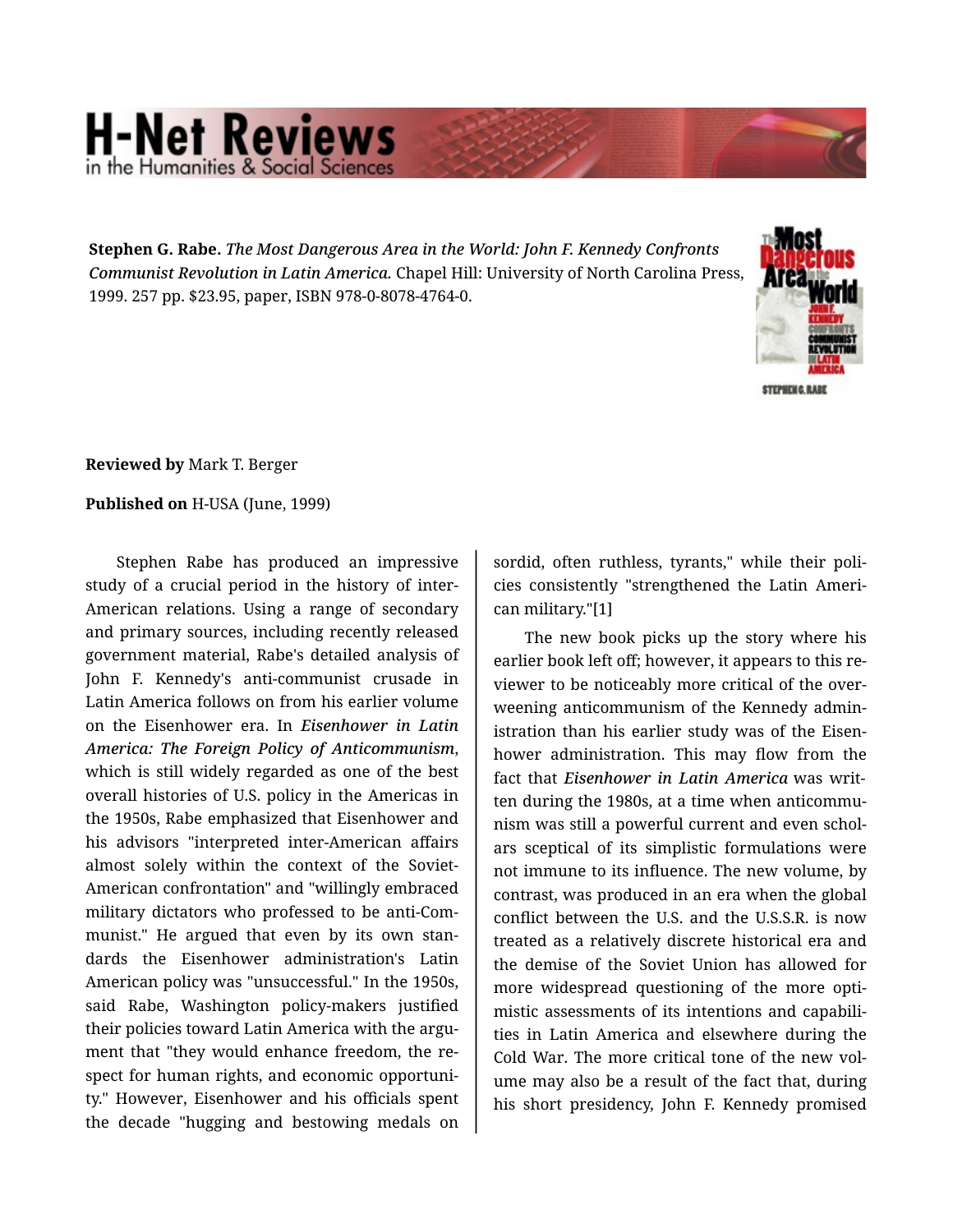far more than Eisenhower ever did in relation to Latin America and therefore had more scope for failure. Certainly, Kennedy's dramatic efforts to revitalize the Cold War when he entered the White House in 1961 resulted in a number of im‐ portant changes and a range of new initiatives centred on the grandiose Alliance for Progress. And, not surprisingly, Rabe devotes particular at‐ tention to this ambitious initiative.

At the outset the author asks whether the Al‐ liance era was "unique" in inter-American history or "part of the customary U.S. search for hegemo‐ ny in the Western Hemisphere?" He also seeks to explain the failure of the Alliance for Progress, the "depth" of Kennedy's "commitment to reform" and the "balance" between "his clarion call for change" and "his Cold War concerns for stability and anticommunism" (pp. 7-8). Rabe argues that Kennedy's "paramount concern" was "[f]ighting and winning the Cold War in Latin America" (p. 19). However, also driving the Alliance for Progress specifically and administration policies in the region generally, according to Rabe, was Kennedy's belief (as a former aide recalled) that "Latin America's not like Asia or Africa. We can really accomplish something there." The author emphasizes that, in this context, the planners of the Alliance failed to examine their "fundamental assumptions" or ask "hard questions" about the 'communist threat' and the regional and interna‐ tional role of the U.S.S.R. Unfortunately, says Rabe, it was axiomatic "that a Castro-style revolution might engulf the hemisphere," and Kennedy and his advisors never considered that Cuba might have been a special case which, because of its "un‐ usual colonial history, close ties to the United States, and peculiar sugar-based economy, had de‐ veloped a uniquely fragile set of political, social and intellectual institutions." Nor did they make a "sober assessment" of the Soviet Union's financial and military ability to "extend its power through‐ out the Western Hemisphere" (pp. 29-30). Else‐ where he observes that U.S. officials under Kennedy and Johnson "ultimately discounted nu‐

anced analyses of insurrection in Latin America and trusted in their fears, and in the familiar cer‐ tainties of policy documents such as NSC 68 (1950) that the Soviet Union orchestrated the world's troubles" (p. 139).[2]

Rabe emphasizes that while the combination of anticommunist globalism and the Cuban revo‐ lution was the proximate cause of the Alliance for Progress, it had its intellectual roots in the classi‐ cal theories of modernization which rose to prominence in the 1950s and early 1960s.[3] He notes that the Alliance was shaped indirectly by the work of a range of prominent academic mod‐ ernization theorists such as Kalman Silvert and John J. Johnson, as well as Lucian Pye, Gabriel A. Almond and Samuel P. Huntington. It was also shaped directly by President Kennedy's Task Force on Latin America, which was run by Adolf A. Berle (who had been Assistant Secretary of State for Inter-American Affairs under Roosevelt) and included prominent modernization theorists and "action intellectuals" such as Arthur M. Schlesinger, Jr. and Walt Whitman Rostow, along with Seymour Martin Lipset, Cyril E. Black and Max Millikan, as well as Latin American special‐ ists such as Lincoln Gordon and Arthur Preston Whitaker (pp. 24-26). Classic modernization theo‐ ry assumed that reform and economic develop‐ ment would lead inexorably to political democra‐ cy and stability. As Rabe makes clear, however, this view was increasingly discredited by trends in Latin America, and in short order classic mod‐ ernization theory was displaced by military mod‐ ernization theory. With the support of influential policy-oriented academics (such as Johnson, Pye, Milikan and Huntington), the idea "that develop‐ ment and security could be achieved through a 'modernizing military' became a central feature of the Kennedy administration's approach to Latin America." For example, Pye argued that military establishments "could serve as "modernizing agents," while Milikan "suggested inviting more military officers to the United States to study the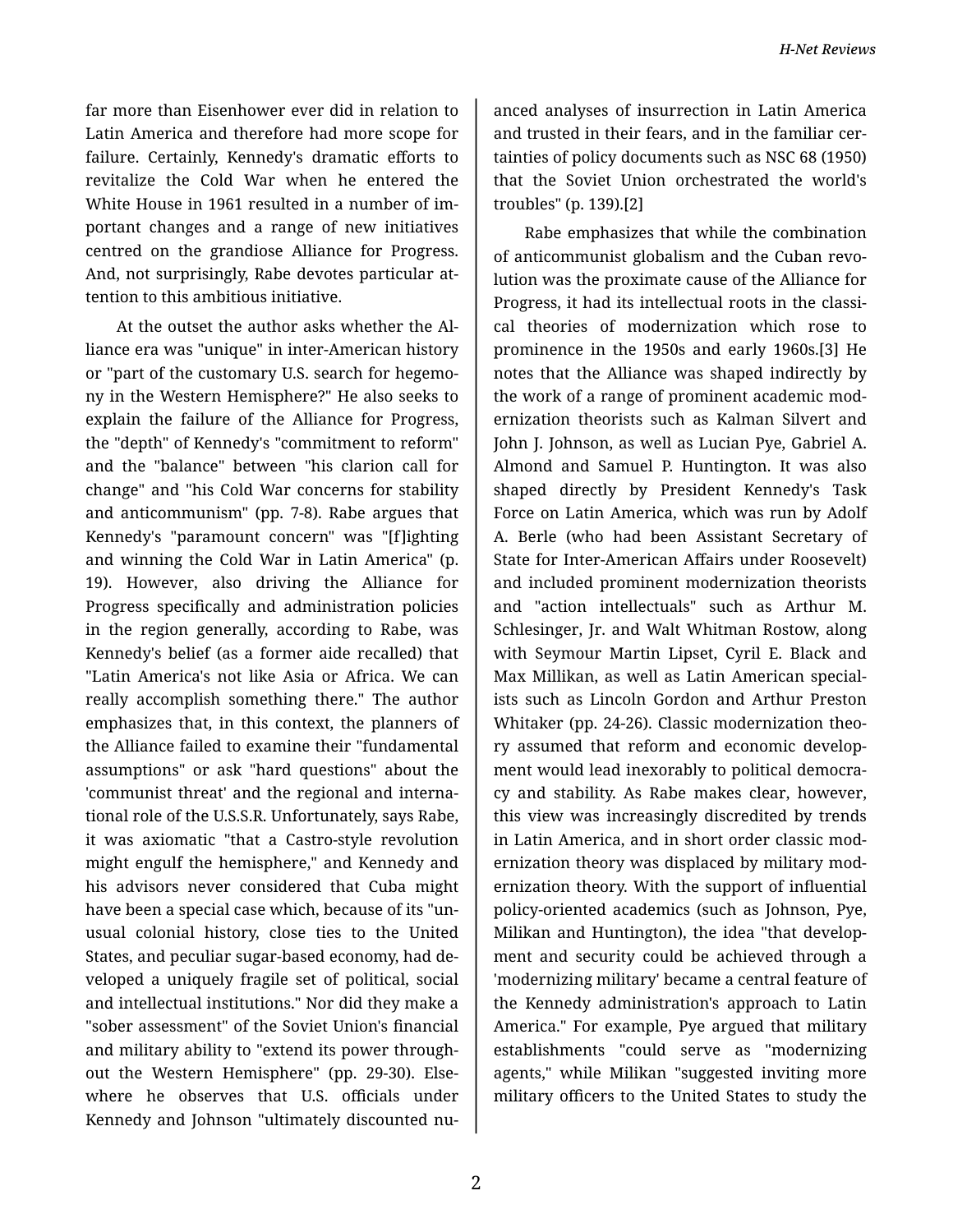*H-Net Reviews*

'potential uses of the army in economic and social development'" (pp. 126-28, 129, 143, 185).

Thus, the democratic and reformist emphasis of the Alliance for Progress was increasingly side‐ lined in favour of a preference for authoritarian‐ ism and militarism. As Rabe observes, U.S. offi‐ cials worried that the reform process would take time, and even before completing work on the plans for the Alliance the Kennedy administration embarked on a range of "extraordinary measures to contain political turmoil and win the Cold War in the Caribbean region" (pp. 32-33). For example, in the case of the Dominican Republic and Haiti, and in keeping with the reformist agenda of the Alliance, the U.S. initially "attacked the type of right-wing governments that had been traditional allies of the United States during the Cold War." However, by the time of Kennedy's assassination, U.S. policy in the Dominican Republic had come full circle, and in Haiti a similar pattern prevailed. The pattern was one in which the U.S. started by attacking a "hideous dictator who tortured, robbed and murdered innocent civilians." But then U.S. policy-makers became worried that "des‐ perate Haitians would look to extremist, Castrolike revolutionaries" and eventually Washington "resigned itself to living with a dictator" who es‐ poused anti-communism (pp. 48, 54-55). This shift in understanding of the imperatives of the Cold War also led the Kennedy administration to "en‐ courage" military officers in Guatemala, Brazil, and Argentina to play a greater role in the govern‐ ment of their countries. Rabe concludes that by bolstering groups that resisted change, such as the military, the Kennedy administration "violated its core belief that violence, extremism, and even revolution would ensue throughout the region if Latin Americans did not enjoy political and eco‐ nomic progress" (pp. 77-78). Thus, despite the re‐ formist goals of the Alliance for Progress, the Kennedy administration "dramatically changed the U.S. relationship with the Latin American mili‐ tary" and helped to strengthen "the role of the military in Latin American life." Kennedy and his

successors increasingly deployed military aid as an incentive to encourage soldiers to "concentrate on internal security and national development." With U.S. sponsorship, the Latin American militaries embarked on "new missions" related to "counterinsurgency," "civic action," and "public safety" (pp. 125, 147).

The Kennedy administration's involvement in British Guiana (where its "virulent anticommu‐ nism" would lead, in the author's words, to "aston‐ ishing positions on the issues of colonialism and racism") is also examined in detail (p. 78). In elec‐ tions held as part of step-by-step process of decol‐ onization, Cheddi Jagan became prime minister of British Guiana in August 1961. However, the Kennedy administration had "persuaded them‐ selves" that a Jagan government in British Guiana "imperiled Latin America and the Alliance for Progress and threatened the security of the United States" (pp. 82-83). Kennedy attempted to get the British to "drag out" the independence process. At the same time, the president sent agents to the colony to undermine Jagan's electoral campaign and stir up "racial tensions." Ultimately, says Rabe, Kennedy "spurned Cheddi Jagan, a leader who welcomed the Alliance for Progress, and em‐ braced Forbes Burnham, an authoritarian and demagogue." Furthermore, Rabe expresses con‐ cern that Kennedy's "experience" with British Guiana led directly to his repudiation of the prin‐ ciple of nonintervention, which had been the "essence" of the Good Neighbor policy.

This shift was manifested in the Kennedy Doctrine outlined in Kennedy's last speech on Latin America. In this speech, which he gave in November 1963, he emphasized the need to "come to the aid of any government requesting aid to prevent a takeover aligned to the policies of for‐ eign communism." Kennedy asserted that "[e]very resource at our command" needs to be deployed "to prevent the establishment of another Cuba in this hemisphere." While Kennedy's assassination shortly afterwards distracted attention from the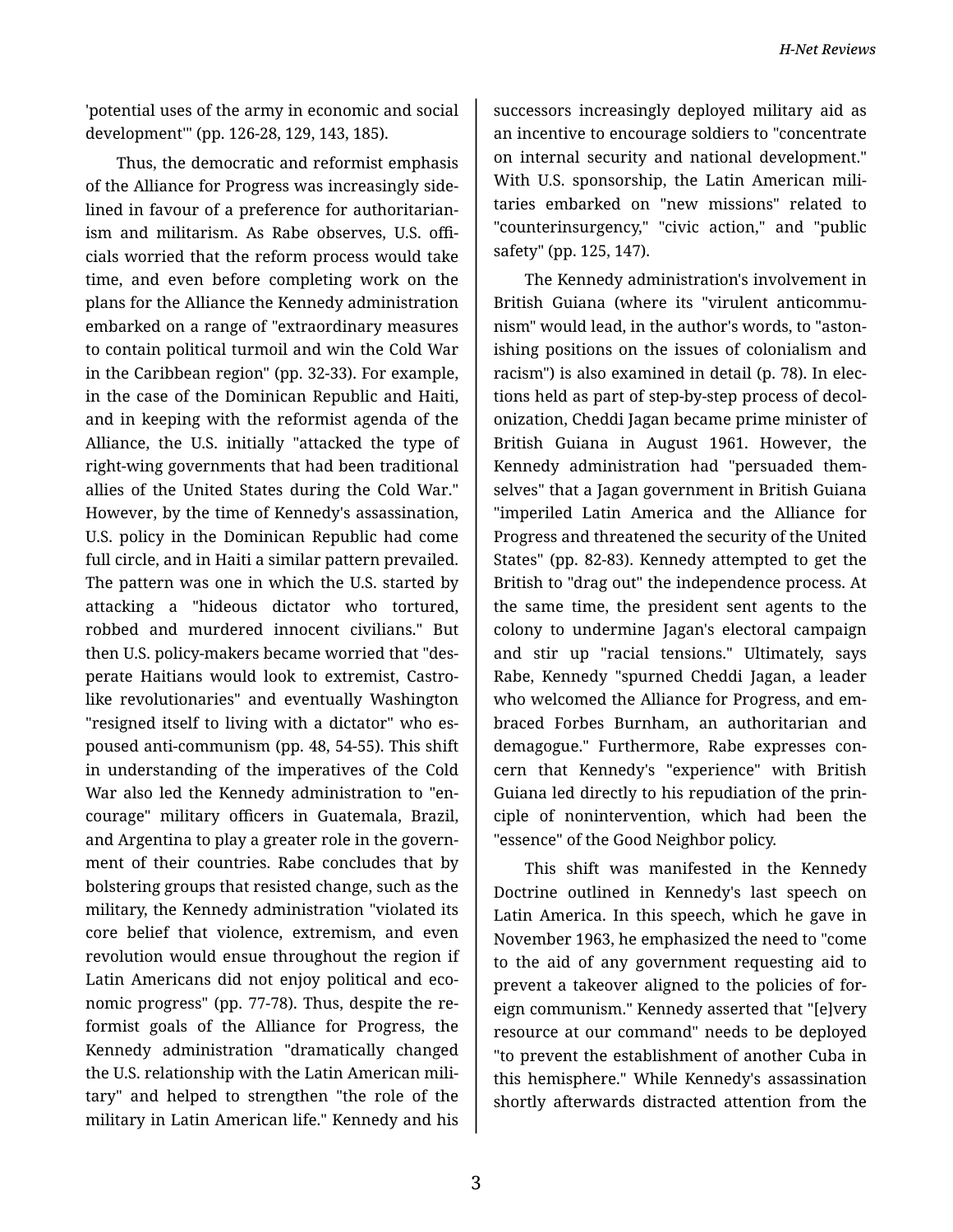implications of this statement, this aspect of Washington's policy was driven home in early 1965, when President Johnson dispatched 20,000 U.S. troops to the Dominican Republic under the auspices of the "Johnson Doctrine." Building di‐ rectly on the Kennedy Doctrine, Johnson justified the Dominican intervention with the assertion that "the American nations cannot, must not, will not permit the establishment of another Commu‐ nist government in the Western Hemisphere" (pp. 97-98).

Kennedy and his advisors, says Rabe, "found the challenge of nation building in Latin America far more daunting" than they had initially envi‐ sioned. From his perspective the Alliance for Progress was "a notable policy failure of the 1960s, superseded only by the U.S. debacle in Viet‐ nam." Kennedy and his officials soon discovered that their "optimistic outlook, historical experi‐ ences, and theories on modernization and middleclass revolutions" were no guarantee of economic success in the region (pp. 148-49). He muses that if the Kennedy administration "had soberly ana‐ lyzed Latin America's problems, displayed a healthy skepticism toward their models of devel‐ opment, showed respect for Latin America's tradi‐ tions, and had the full resources of a Marshall Plan, they perhaps would have been more suc‐ cessful in helping the region generate and sustain a healthy rate of economic growth." However, "even if all officials had been wiser, braver and richer, the Alliance for Progress would have been bedeviled by population, trade, and investment problems." Furthermore, Kennedy "took a timid approach toward agrarian reform," and the Al‐ liance for Progress "could have succeeded only if it transformed socioeconomic conditions in the countryside, the locus of Latin America's poverty, underdevelopment, and population explosion" (pp. 161-62, 168). In relation to this question, Rabe notes that the story of agrarian reform "pointed to a tension between the administration's call for middle-class revolution and its search for an anti-Communist stability." Then Rabe, with apparent

approval, cites Chester Bowles, who argued retro‐ spectively that "the president and his advisors never 'had the real courage to face up to the im‐ plications' of the principles of the Alliance for Progress" (pp. 171-72). Rabe concludes that an analysis of U.S.-Latin American relations in the Kennedy era "demonstrates" that it is necessary "to separate the president's words from his deci‐ sions and his administration's deeds." Although he "brought high ideals and noble purposes to his Latin American policy," Kennedy's "unwavering determination to wage Cold War in 'the most dan‐ gerous area in the world' led him and his adminis‐ tration ultimately to compromise and even muti‐ late those grand goals for the Western Hemi‐ sphere" (pp. 196-97, 199).[4]

This is a thorough and engaging study of a crucial period in the history of the Cold War in Latin America. My main criticisms relate to Rabe's framework and the assumptions on which it rests. His overall approach to the dynamics of U.S. poli‐ cy in the Kennedy era is made clear by his com‐ ment that, despite a "special emphasis" on Latin America, the Kennedy administration's "policy can be interpreted as being firmly within the con‐ text of the history of twentieth-century inter-American relations." As scholars have long held, Washington has "pursued consistent objectives" in the Americas, seeking to both "exclude extraconti‐ nental powers" and "establish the dominant politi‐ cal and economic presence of the United States." While "the objectives have remained constant, presidential administrations have varied their tactics" (p. 198). Although the relative continuity of U.S. objectives is not in question, this interpre‐ tation reflects a traditional approach to diplomat‐ ic history and is grounded in a narrow focus on politics and the policy-makers themselves and their public and private statements and views. In particular, the wider political economy of the Cold War, which was the context in which Kennedy and his advisors operated, deserves far more em‐ phasis. It is ironic that in the United States, where capitalism is celebrated with such enthusiasm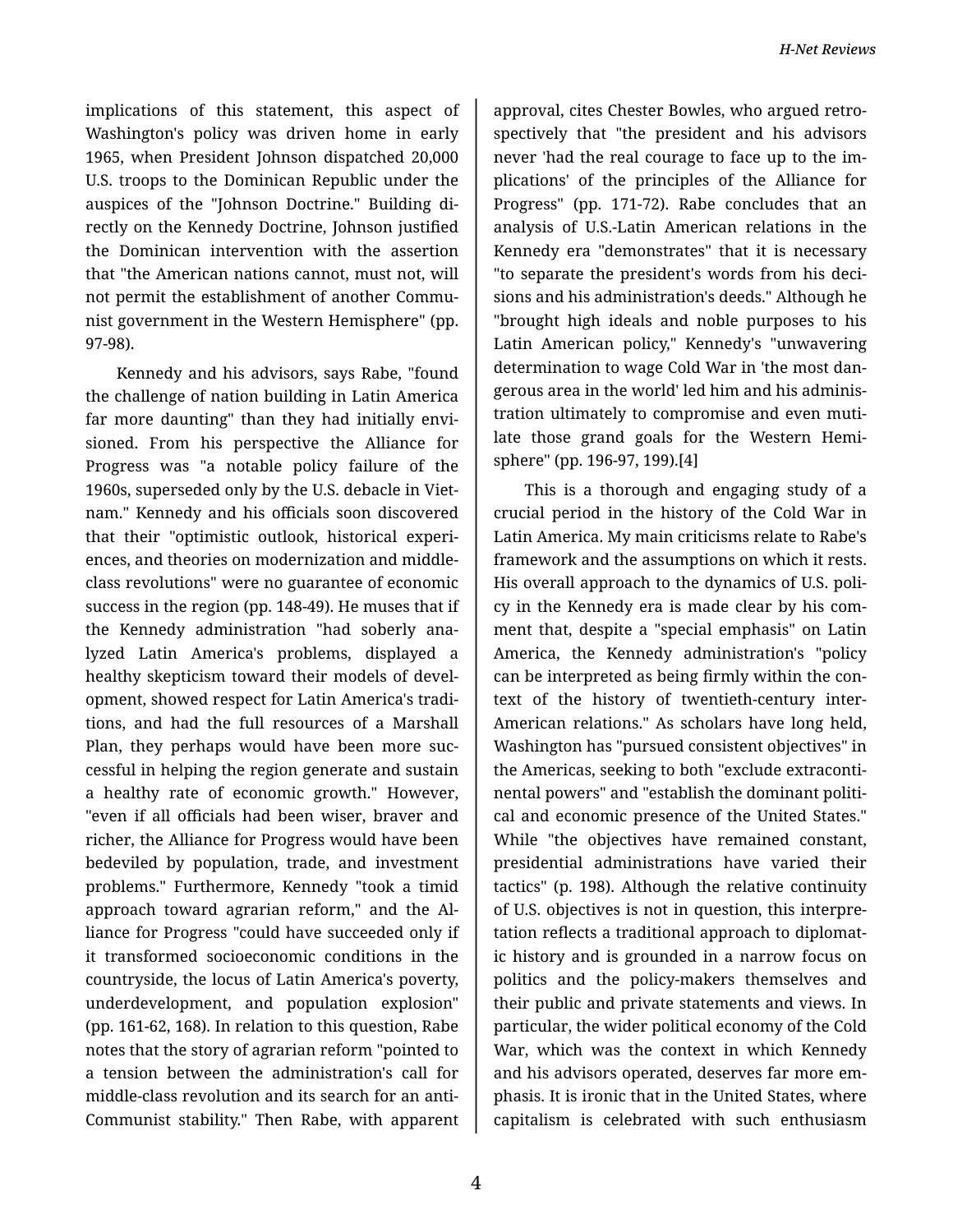and regularity, a majority of scholars writing about U.S. foreign policy are still reluctant to draw too much attention to the capitalist impera‐ tives shaping U.S. foreign policy. In contrast to Rabe, it can be argued that the struggle against in‐ ternational communism in Latin America was aimed first and foremost at protecting the capital‐ ist character of economic activity in the region and promoting the position of U.S.-based investors and corporations and their allies. The centrepiece of U.S. policy in Latin America in the twentieth century has been an ongoing effort to protect and promote private, particularly U.S., capital general‐ ly and the "sanctity of private property" more specifically.[5]

While the protection of private property and the interests of capital are not the only thing driv‐ ing U.S. expansion, they have provided the crucial context for the establishment and articulation of politico-strategic imperatives. As George Kennan, the Director of Policy Planning at the State De‐ partment and the most influential U.S. policymaker of his day, observed in a 1948 planning document, "[w]e have 50 percent of the world's wealth, but only 6.3 percent of its population" and "[o]ur real task in the coming period is to devise a pattern of relationships which will allow us to maintain this position of disparity."[6] The eco‐ nomic considerations embodied by this comment were as central to (and as closely connected to) U.S. globalism in the Cold War era as the assump‐ tion that the "Soviet Union orchestrated the world's troubles."

Ultimately a tight focus on the anticommunist politics of the Kennedy administration fails to capture the wider capitalist imperatives which shaped its policies and also results in an unsatis‐ fying explanation for the failure of the Alliance for Progress.[7] Rabe fails to address the fact that Kennedy's grand reformist project in Latin Ameri‐ ca threatened basic U.S. goals. The central, if un‐ stated, goal of the Alliance for Progress was the protection of the property and investments of

U.S.-based corporations and the continued protec‐ tion of the wider economic dominance of the Unit‐ ed States. Many of the Alliance's proposed re‐ forms endangered those interests. For example, the trade diversification ostensibly promoted by the Alliance could undermine the monopoly of primary agricultural products and mineral extrac‐ tion enjoyed by a number of U.S.-based transna‐ tionals. Rabe notes in passing that significant land reform threatened the power of the still largely land-based ruling elites in Latin America. However, what needs to be emphasized is that it was these contradictions, rather than an unrealistic assessment of the 'communist threat,' which en‐ sured that Kennedy's reformism was profoundly compromised from the outset and that it was soon completely displaced by his administration's everdeepening commitment to military and police aid and counterinsurgency. From the very beginning, U.S.-based transnationals and the landed oli‐ garchies and military establishments attempted to preserve the status quo and prevent any meaning‐ ful change. Although some of this is touched on, the main reason for the failure of the Alliance for Progress offered by Rabe appears to be that Kennedy, along with his predecessors and succes‐ sors, were all prisoners of their anticommunism and were thus prevented from making a more "sober" analysis of the 'communist threat' in the hemisphere.

Although Rabe clearly rejects the optimistic assumptions of classic modernization theory which underpinned the early Alliance for Progress, the exceptionalist understanding of the U.S. role in the region--and the capitalist impera‐ tives and profoundly imperial relationships which shaped such grand Pan American initia‐ tives--are not really confronted.[8] While he con‐ cludes that Kennedy's policies were consistent with long-standing U.S. goals in the region, the an‐ gle of his criticism of the Alliance for Progress (and what appears to be a tone of disappoint‐ ment) implies that its "grand goals" did not have to be "compromised" or "mutilated" and were in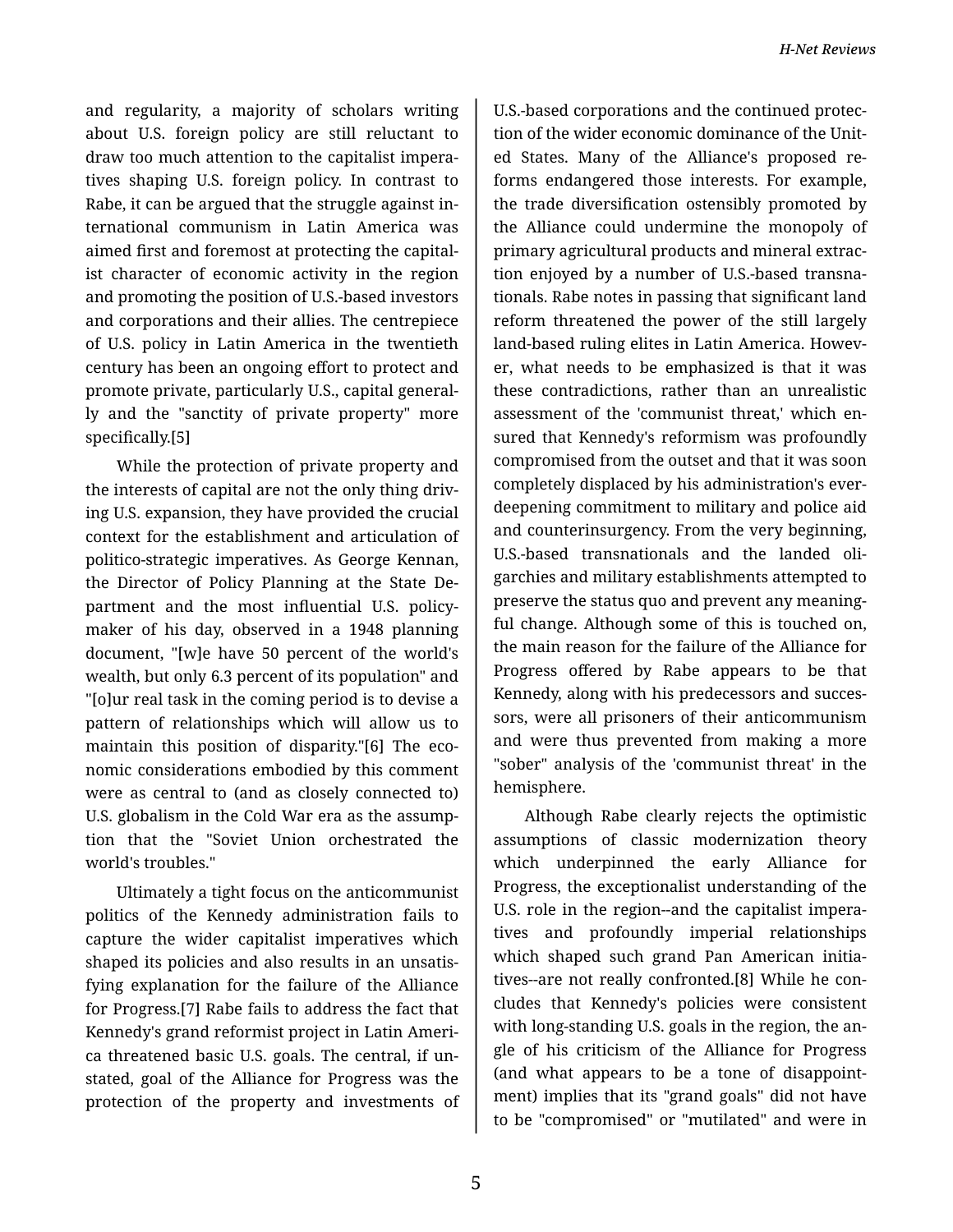some sense achievable. This suggests an unwill‐ ingness to let go of the idea, which continues to shape scholarship in the post-Cold War era, that the United States represents, or at least could rep‐ resent, a beacon of liberty to the rest of the world and this has been, or at least could be, reflected in its foreign policy.[9] Despite these criticisms, how‐ ever, I found *The Most Dangerous Area in the World* to be a genuinely engrossing read. Further‐ more it represents an important study of the Al‐ liance for Progress, something which has thus far been subjected to surprisingly little study by re‐ searchers. This is an important book and should be read by everyone interested in the Alliance for Progress and inter-American relations in the Kennedy era.

## Notes

[1]. Stephen G. Rabe, *Eisenhower and Latin America: The Foreign Policy of Anticommunism* (Chapel Hill: University of North Carolina Press, 1988), pp. 174-75, 177.

[2]. For a detailed comparative study of revo‐ lution in Latin America which emphasizes the his‐ torical singularity of the Cuban and Nicaraguan revolutions and attributes their success in consid‐ erable measure to the particularly decrepit char‐ acter of the Batista and Somoza regimes, see Tim‐ othy P. Wickham-Crowley, *Guerrillas and Revolu‐ tion in Latin America: A Comparative Study of In‐ surgents and Regimes Since 1956* (Princeton: Princeton University Press, 1992).

[3]. On the relationship between moderniza‐ tion theory and the Alliance for Progress, see Michael E. Latham, "Ideology, Social Science and Destiny: Modernization and the Kennedy-Era Al‐ liance for Progress," *Diplomatic History* vol. 22. no. 2. 1998; Mark T. Berger, *Under Northern Eyes: Latin American Studies and U.S. Hegemony in the Americas 1898-1990* (Bloomington: Indiana Uni‐ versity Press, 1995); Robert A. Packenham, *Liberal America and the Third World: Political Develop‐ ment Ideas in Foreign Aid and Social Science* (Princeton: Princeton University Press, 1973).

More generally see Samuel L. Baily, *The United States and the Development of South America 1945-1975* (New York: Franklin Watts, 1976).

[4]. Rabe places great emphasis on the influ‐ ence of anticommunism on foreign policy making. This comes close to the argument made by Tony Smith that the "essence" of U.S. foreign policy dur‐ ing the Cold War was "anti-communism", and this was for "reasons" which "would seem to be essen‐ tially political." Tony Smith, "American Imperial‐ ism is Anti-Communism" in Wolfgang J. Mommsen and Jurgen Osterhammel, eds., *Imperialism and After: Continuities and Discontinuities* (London: Allen and Unwin, 1986) pp. 41, 46-48. Also see Tony Smith, *America's Mission: The United States and the Worldwide Struggle for Democracy in the Twentieth Century* (Princeton: Princeton Universi‐ ty Press/Twentieth Century Fund, 1994). Mean‐ while, other historians of inter-American rela‐ tions, such as Cole Blasier, treat politico-strategic factors as separate from, and more important than, economic variables, and emphasize the pro‐ foundly anticommunist political and cultural con‐ text in which policy was made. See Cole Blasier, *The Hovering Giant: US Responses to Revolution‐ ary Change in Latin America 1910-1985* (Pitts‐ burgh: University of Pittsburgh Press, revised edi‐ tion, 1985; first published 1976).

[5]. Charles Bergquist, *Labor and the Course of American Democracy: U.S. History in Latin American Perspective* (London: Verso, 1996) pp. 96-98; Morris H. Morley, *Imperial State and Revo‐ lution: The United States and Cuba 1952-1986* (New York: Cambridge University Press, 1987); Morris H. Morley, *Washington, Somoza, and the Sandinistas: State and Regime in US Policy 1969-1981* (New York: Cambridge University Press, 1994). More generally, see Robert W. Cox, *Production, Power and World Order: Social Forces in the Making of History* (New York: Co‐ lumbia University Press, 1987) and Stephen Gill, *American Hegemony and the Trilateral Commis‐*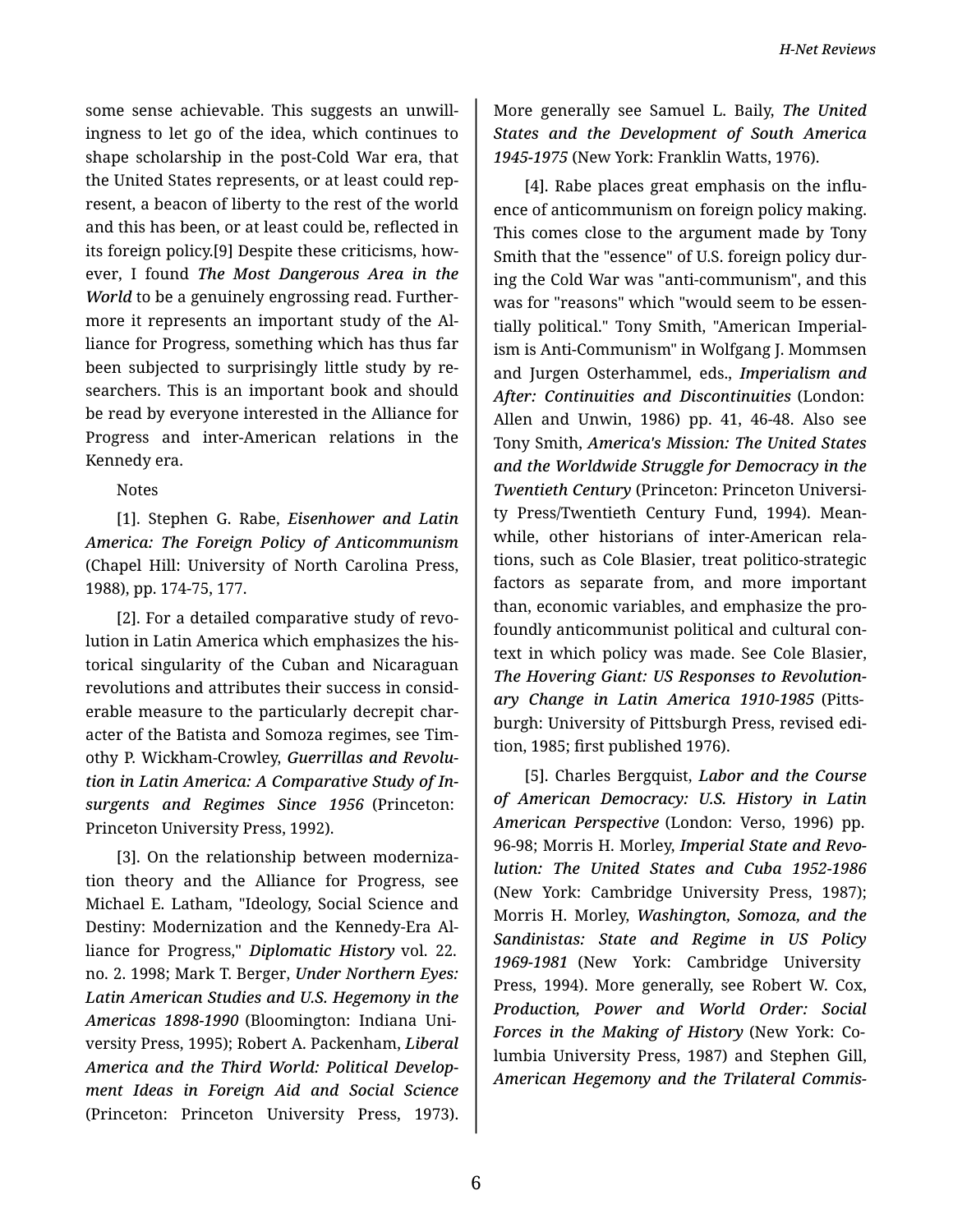*H-Net Reviews*

*sion* (Cambridge: Cambridge University Press, 1990).

[6]. Kennan cited in William I. Robinson, *Pro‐ moting Polyarchy: Globalization, US Intervention and Hegemony* (Cambridge: Cambridge University Press, 1996) p. 1.

[7]. For a useful summary of the debate about the 'failure' of the Alliance for Progress see Abra‐ ham F. Lowenthal, "'Liberal', 'Radical' and 'Bureaucratic' Perspectives on US Latin American Policy: The Alliance for Progress in Retrospect" in Julio Cotler and Richard R. Fagen, eds., *Latin America and the United States: The Changing Po‐ litical Realities* (Stanford: Stanford University Press, 1974).

[8]. Amy Kaplan, "Left Along With America: The Absence of Empire in the Study of American Culture" in Amy Kaplan and Donald E. Pease, eds., *Cultures of United States Imperialism* (Durham: Duke University Press, 1993); Gilbert M. Joseph, "Close Encounters: Toward a New Cultural History of U.S.-Latin American Relations" in Gilbert M. Joseph, Catherine C. LeGrand and Ricardo D. Sal‐ vatore, eds., *Close Encounters of Empire: Writing the Cultural History of U.S.-Latin American Rela‐ tions* (Durham: Duke University Press, 1998).

[9]. Even the relatively conservative policy in‐ tellectual Samuel Huntington has lamented what he calls the "'benign hegemon' syndrome." In a re‐ cent article in *Foreign Affairs* he illustrated this phenomenon by pointing to the assertion by Strobe Talbott, Deputy Secretary of State and longtime Clinton administration insider, that "[i]n a fashion and to an extent that is unique in the his‐ tory of Great Powers, the United States defines its strength--indeed its very greatness--not in terms of its ability to achieve or maintain dominance over others, but in terms of its ability to work with others in the interests of the international community as a whole." Talbot then concludes that U.S. "foreign policy is consciously intended to advance universal values." Meanwhile, according to Lawrence H. Summers (a former Deputy Secre‐

tary of the Treasury, and close advisor to both Clinton and Gore, who succeeded Robert Rubin as Secretary of the Treasury earlier this year) the United States is the "first nonimperial superpow‐ er." This is a formulation which, according to Huntington, "manages in three words to exalt American uniqueness, American virtue, and American power" and overlook the fact that in numerous parts of the world, including Latin America, the U.S. is not seen as a promoter of 'uni‐ versal values,' nor is it necessarily regarded as 'nonimperial.' Talbott and Summers in Samuel P. Huntington, "The Lonely Superpower," *Foreign Affairs* vol. 78. no. 2. March/April 1999 pp. 37-38, 40-41.

Copyright (c) 1999 by H-Net, all rights re‐ served. This work may be copied for non-profit educational use if proper credit is given to the au‐ thor and the list. For other permission, please con‐ tact H-Net@h-net.msu.edu.